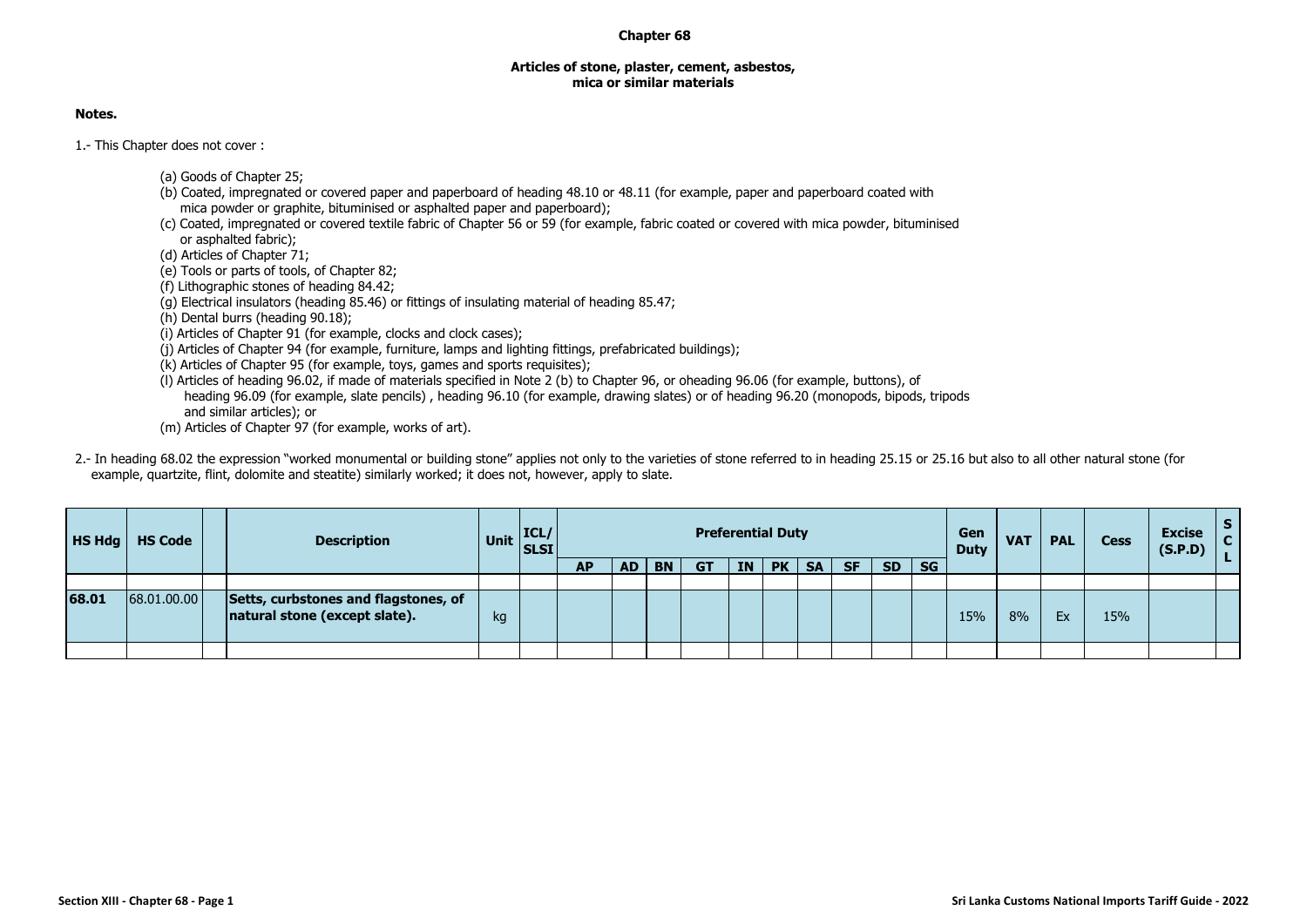| <b>HS Hdg</b> | <b>HS Code</b>        | <b>Description</b>                                                                                                                                                                                                                                                                                                               | Unit | ICL/<br>SLSI |           |    |           |           |           | <b>Preferential Duty</b> |           |           |           |      | Gen<br><b>Duty</b> | <b>VAT</b> | <b>PAL</b> | <b>Cess</b>                    | <b>Excise</b><br>(S.P.D) | $\begin{bmatrix} 5 \\ C \\ L \end{bmatrix}$ |
|---------------|-----------------------|----------------------------------------------------------------------------------------------------------------------------------------------------------------------------------------------------------------------------------------------------------------------------------------------------------------------------------|------|--------------|-----------|----|-----------|-----------|-----------|--------------------------|-----------|-----------|-----------|------|--------------------|------------|------------|--------------------------------|--------------------------|---------------------------------------------|
|               |                       |                                                                                                                                                                                                                                                                                                                                  |      |              | <b>AP</b> | AD | <b>BN</b> | <b>GT</b> | <b>IN</b> | PK                       | <b>SA</b> | <b>SF</b> | <b>SD</b> | SG   |                    |            |            |                                |                          |                                             |
| 68.02         |                       | <b>Worked monumental or building</b><br>stone (except slate) and articles<br>thereof, other than goods of heading<br>68.01; mosaic cubes and the like, of<br>natural stone (including slate),<br>whether or not on a backing;<br>artificially coloured granules,<br>chippings and powder, of natural<br>stone (including slate). |      |              |           |    |           |           |           |                          |           |           |           |      |                    |            |            |                                |                          |                                             |
|               | 6802.10.00            | Tiles, cubes and similar articles, whether<br>or not rectangular (including squares), the<br>largest surface area of which is capable of<br>being enclosed in a square the side of<br>which is less than 7 cm; artificially<br>coloured granules, chippings and powder                                                           | kg   | TS           |           |    |           |           |           |                          |           |           |           |      | 15%                | 8%         | 10%        | 50% or<br>$Rs. 50/=$<br>per kg |                          |                                             |
|               |                       | Other monumental or building stone and<br>articles thereof, simply cut or sawn, with a<br>flat or even surface :                                                                                                                                                                                                                 |      |              |           |    |           |           |           |                          |           |           |           |      |                    |            |            |                                |                          |                                             |
|               | 6802.21.00            | Marble, travertine and alabaster                                                                                                                                                                                                                                                                                                 | kg   | <b>TS</b>    |           |    |           |           |           |                          |           |           |           |      | 15%                | 8%         | 10%        | 50% or<br>$Rs. 50/=$<br>per kg |                          |                                             |
|               | 6802.23.00            | Granite                                                                                                                                                                                                                                                                                                                          | kg   | <b>TS</b>    |           |    |           | Free      |           |                          |           |           |           |      | Free               | 8%         | 10%        | 20% or<br>$Rs. 30/=$<br>per kg |                          |                                             |
|               | 6802.29.00            | Other stone                                                                                                                                                                                                                                                                                                                      | kg   | <b>TS</b>    |           |    |           | 13%       |           |                          |           |           |           |      | 15%                | 8%         | 10%        | 50% or<br>$Rs. 40/=$<br>per kg |                          |                                             |
|               |                       | Other:                                                                                                                                                                                                                                                                                                                           |      |              |           |    |           |           |           |                          |           |           |           |      |                    |            |            |                                |                          |                                             |
|               | 6802.91<br>6802.91.10 | Marble, travertine and alabaster<br>Unpolished marble slabs, merely cut, with<br>epoxy application on one side and glass<br>fibre netting on the other side                                                                                                                                                                      | kg   | <b>TS</b>    |           |    |           |           |           |                          |           |           |           | Free | Free               | 8%         | 10%        |                                |                          |                                             |
|               | 6802.91.90 ---        | Other                                                                                                                                                                                                                                                                                                                            | kg   | TS           |           |    |           |           |           |                          |           |           |           |      | 15%                | 8%         | 10%        | 50% or<br>$Rs. 40/=$<br>per kg |                          |                                             |
|               | 6802.92.00            | Other calcareous stone                                                                                                                                                                                                                                                                                                           | kg   | <b>TS</b>    |           |    |           | 13%       |           |                          |           |           |           |      | 15%                | 8%         | 10%        | 50% or<br>$Rs. 40/=$<br>per kg |                          |                                             |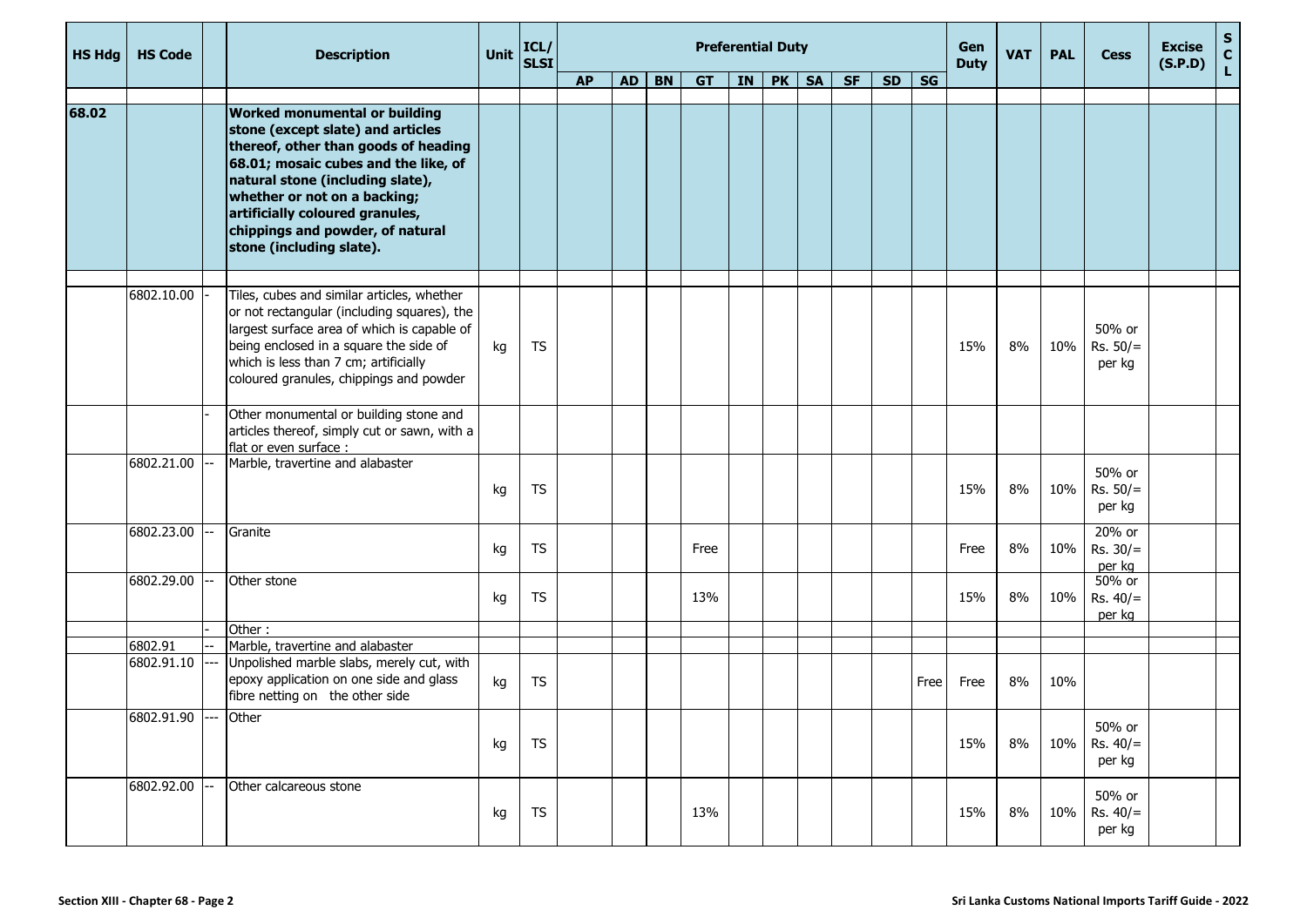| <b>HS Hdg</b> | <b>HS Code</b> | <b>Description</b>                                                                                                                                                                                                                                                                                                                                         | Unit | ICL/<br><b>SLSI</b> |           |           |           |           | <b>Preferential Duty</b> |           |           |           |           |                        | <b>Gen</b><br><b>Duty</b> | <b>VAT</b> | <b>PAL</b> | <b>Cess</b>                    | <b>Excise</b><br>(S.P.D) | $\sf{s}$<br>$\mathbf{C}$ |
|---------------|----------------|------------------------------------------------------------------------------------------------------------------------------------------------------------------------------------------------------------------------------------------------------------------------------------------------------------------------------------------------------------|------|---------------------|-----------|-----------|-----------|-----------|--------------------------|-----------|-----------|-----------|-----------|------------------------|---------------------------|------------|------------|--------------------------------|--------------------------|--------------------------|
|               |                |                                                                                                                                                                                                                                                                                                                                                            |      |                     | <b>AP</b> | <b>AD</b> | <b>BN</b> | <b>GT</b> | <b>IN</b>                | PK        | <b>SA</b> | <b>SF</b> | <b>SD</b> | $\overline{\text{SG}}$ |                           |            |            |                                |                          | $\mathsf{L}$             |
|               |                |                                                                                                                                                                                                                                                                                                                                                            |      |                     |           |           |           |           |                          |           |           |           |           |                        |                           |            |            |                                |                          |                          |
|               | 6802.93.00     | Granite                                                                                                                                                                                                                                                                                                                                                    | kg   | <b>TS</b>           |           |           |           | 13%       |                          |           |           |           |           |                        | 15%                       | 8%         | 10%        | 50% or<br>$Rs. 40/=$<br>per kg |                          |                          |
|               | 6802.99        | Other Stone:                                                                                                                                                                                                                                                                                                                                               |      |                     |           |           |           |           |                          |           |           |           |           |                        |                           |            |            |                                |                          |                          |
|               | 6802.99.10     | Balls for crushing mills                                                                                                                                                                                                                                                                                                                                   | kg   | <b>TS</b>           |           |           |           |           |                          |           |           |           |           |                        | 15%                       | 8%         | 10%        |                                |                          |                          |
|               | 6802.99.90     | Other                                                                                                                                                                                                                                                                                                                                                      | kg   | <b>TS</b>           |           |           |           | 13%       |                          |           |           |           |           |                        | 15%                       | 8%         | 10%        | 50% or<br>$Rs. 40/=$<br>per kg |                          |                          |
| 68.03         | 6803.00.00     | Worked slate and articles of slate or<br>of agglomerated slate.                                                                                                                                                                                                                                                                                            | kg   |                     |           |           |           |           |                          |           |           |           |           |                        | 15%                       | 8%         | 10%        | 45% or<br>Rs. 75/<br>per kg    |                          |                          |
|               |                |                                                                                                                                                                                                                                                                                                                                                            |      |                     |           |           |           |           |                          |           |           |           |           |                        |                           |            |            |                                |                          |                          |
| 68.04         |                | Millstones, grindstones, grinding<br>wheels and the like, without<br>frameworks, for grinding,<br>sharpening, polishing, trueing or<br>cutting, hand sharpening or polishing<br>stones, and parts thereof, of natural<br>stone, of agglomerated natural or<br>artificial abrasives, or of ceramics,<br>with or without parts of other<br>materials $(+)$ . |      |                     |           |           |           |           |                          |           |           |           |           |                        |                           |            |            |                                |                          |                          |
|               |                |                                                                                                                                                                                                                                                                                                                                                            |      |                     |           |           |           |           |                          |           |           |           |           |                        |                           |            |            |                                |                          |                          |
|               | 6804.10.00     | Millstones and grindstones for milling,<br>grinding or pulping                                                                                                                                                                                                                                                                                             | kg   |                     | 13.5%     |           |           |           |                          | Free Free |           | 5%        | 4.5%      |                        | 15%                       | 8%         | 10%        |                                |                          |                          |
|               |                | Other millstones, grindstones, grinding<br>wheels and the like :                                                                                                                                                                                                                                                                                           |      |                     |           |           |           |           |                          |           |           |           |           |                        |                           |            |            |                                |                          |                          |
|               | 6804.21.00     | Of agglomerated synthetic or natural<br>diamond                                                                                                                                                                                                                                                                                                            | kg   |                     |           |           |           |           |                          | Free Free |           | 5%        | 4.5%      |                        | 15%                       | 8%         | 10%        |                                |                          |                          |
|               | 6804.22.00     | Of other agglomerated abrasives or of<br>ceramics                                                                                                                                                                                                                                                                                                          | kg   |                     | 13.5%     |           |           |           |                          | Free Free |           | 5%        | 4.5%      |                        | 15%                       | 8%         | 10%        |                                |                          |                          |
|               | 6804.23.00     | Of natural stone                                                                                                                                                                                                                                                                                                                                           | kg   |                     |           |           |           |           | Free                     | Free      |           | 5%        | 4.5%      |                        | 15%                       | 8%         | 10%        |                                |                          |                          |
|               | 6804.30.00     | Hand sharpening or polishing stones                                                                                                                                                                                                                                                                                                                        | kg   |                     |           |           |           |           |                          | Free Free |           | 5%        | 4.5%      |                        | 15%                       | 8%         | 10%        |                                |                          |                          |
|               |                |                                                                                                                                                                                                                                                                                                                                                            |      |                     |           |           |           |           |                          |           |           |           |           |                        |                           |            |            |                                |                          |                          |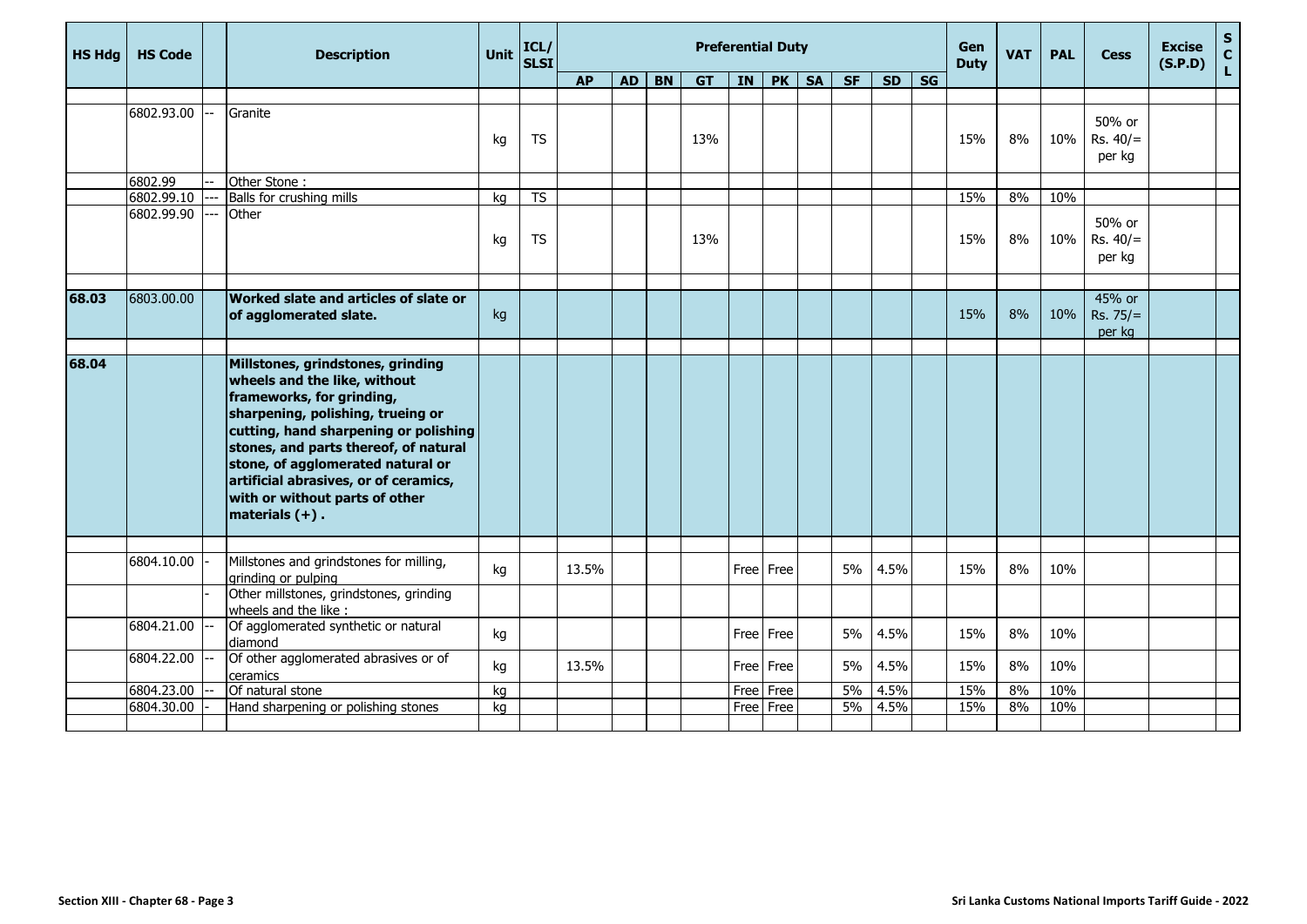| <b>HS Hdg</b> | <b>HS Code</b>           | <b>Description</b>                                                                                                                                                                                                                                                                                                             | <b>Unit</b> | ICL/<br><b>SLSI</b> |           |           |           |           | <b>Preferential Duty</b> |           |           |           |           |           | Gen<br><b>Duty</b> | <b>VAT</b> | <b>PAL</b> | <b>Cess</b>                    | <b>Excise</b><br>(S.P.D) | $\mathbf S$<br>$\mathbf{C}$ |
|---------------|--------------------------|--------------------------------------------------------------------------------------------------------------------------------------------------------------------------------------------------------------------------------------------------------------------------------------------------------------------------------|-------------|---------------------|-----------|-----------|-----------|-----------|--------------------------|-----------|-----------|-----------|-----------|-----------|--------------------|------------|------------|--------------------------------|--------------------------|-----------------------------|
|               |                          |                                                                                                                                                                                                                                                                                                                                |             |                     | <b>AP</b> | <b>AD</b> | <b>BN</b> | <b>GT</b> | <b>IN</b>                | PK        | <b>SA</b> | <b>SF</b> | <b>SD</b> | <b>SG</b> |                    |            |            |                                |                          | L                           |
|               |                          |                                                                                                                                                                                                                                                                                                                                |             |                     |           |           |           |           |                          |           |           |           |           |           |                    |            |            |                                |                          |                             |
| 68.05         |                          | Natural or artificial abrasive powder<br>or grain, on a base of textile<br>material, of paper, of paperboard or<br>of other materials, whether or not<br>cut to shape or sewn or otherwise<br>made up.                                                                                                                         |             |                     |           |           |           |           |                          |           |           |           |           |           |                    |            |            |                                |                          |                             |
|               |                          |                                                                                                                                                                                                                                                                                                                                |             |                     |           |           |           |           |                          |           |           |           |           |           |                    |            |            |                                |                          |                             |
|               | 6805.10.00<br>6805.20.00 | On a base of woven textile fabric only                                                                                                                                                                                                                                                                                         | kg          |                     |           |           |           |           |                          |           |           | 5%<br>5%  | 5%<br>5%  |           | 15%<br>15%         | 8%<br>Con  | 10%<br>10% | 30%<br>30%                     |                          |                             |
|               | 6805.30.00               | On a base of paper or paperboard only<br>On a base of other materials                                                                                                                                                                                                                                                          | kg<br>kg    |                     |           |           |           |           |                          |           |           | 5%        | 5%        |           | 15%                | Con        | 10%        | 30%                            |                          |                             |
|               |                          |                                                                                                                                                                                                                                                                                                                                |             |                     |           |           |           |           |                          |           |           |           |           |           |                    |            |            |                                |                          |                             |
| 68.06         |                          | Slag wool, rock wool and similar<br>mineral wools; exfoliated<br>vermiculite, expanded clays, foamed<br>slag and similar expanded mineral<br>materials; mixtures and articles of<br>heat-insulating, sound-insulating or<br>sound-absorbing mineral materials,<br>other than those of heading 68.11 or<br>68.12 of Chapter 69. |             |                     |           |           |           |           |                          |           |           |           |           |           |                    |            |            |                                |                          |                             |
|               | 6806.10                  | Slag wool, rock wool and similar mineral<br>wools (including intermixtures thereof), in<br>bulk, sheets or rolls :                                                                                                                                                                                                             |             |                     |           |           |           |           |                          |           |           |           |           |           |                    |            |            |                                |                          |                             |
|               | 6806.10.10               | Ceramic fibre waste                                                                                                                                                                                                                                                                                                            | kg          |                     |           |           |           |           |                          | Free Free |           | 5%        | 4.5%      |           | 15%                | 8%         | 10%        |                                |                          |                             |
|               | 6806.10.90               | Other                                                                                                                                                                                                                                                                                                                          | kg          |                     |           |           |           |           | Free                     | Free      |           | 5%        | 4.5%      |           | 15%                | 8%         | 10%        |                                |                          |                             |
|               | 6806.20.00               | Exfoliated vermiculite, expanded clays,<br>foamed slag and similar expanded mineral<br>materials (including inter mixtures thereof)                                                                                                                                                                                            | kg          |                     | 11.25%    |           |           |           |                          | Free Free |           | 5%        | 4.5%      |           | 15%                | 8%         | 10%        |                                |                          |                             |
|               | 6806.90.00               | Other                                                                                                                                                                                                                                                                                                                          | kg          |                     |           |           |           |           |                          | Free Free |           | 5%        | 4.5%      |           | 15%                | 8%         | 10%        | 35% or<br>$Rs. 20/=$<br>per kg |                          |                             |
|               |                          |                                                                                                                                                                                                                                                                                                                                |             |                     |           |           |           |           |                          |           |           |           |           |           |                    |            |            |                                |                          |                             |
| 68.07         |                          | Articles of asphalt or of similar<br>material (for example, petroleum<br>bitumen or coal tar pitch).                                                                                                                                                                                                                           |             |                     |           |           |           |           |                          |           |           |           |           |           |                    |            |            |                                |                          |                             |
|               |                          |                                                                                                                                                                                                                                                                                                                                |             |                     |           |           |           |           |                          |           |           |           |           |           |                    |            |            |                                |                          |                             |
|               | 6807.10.00               | In rolls                                                                                                                                                                                                                                                                                                                       | kg          |                     |           |           |           |           |                          | Free Free |           | 5%        | 4.5%      |           | 15%                | 8%         | 10%        |                                |                          |                             |
|               | 6807.90.00               | Other                                                                                                                                                                                                                                                                                                                          | kg          |                     | 11.25%    |           |           |           |                          | Free Free |           | $5\%$     | 4.5%      |           | 15%                | 8%         | 10%        |                                |                          |                             |
|               |                          |                                                                                                                                                                                                                                                                                                                                |             |                     |           |           |           |           |                          |           |           |           |           |           |                    |            |            |                                |                          |                             |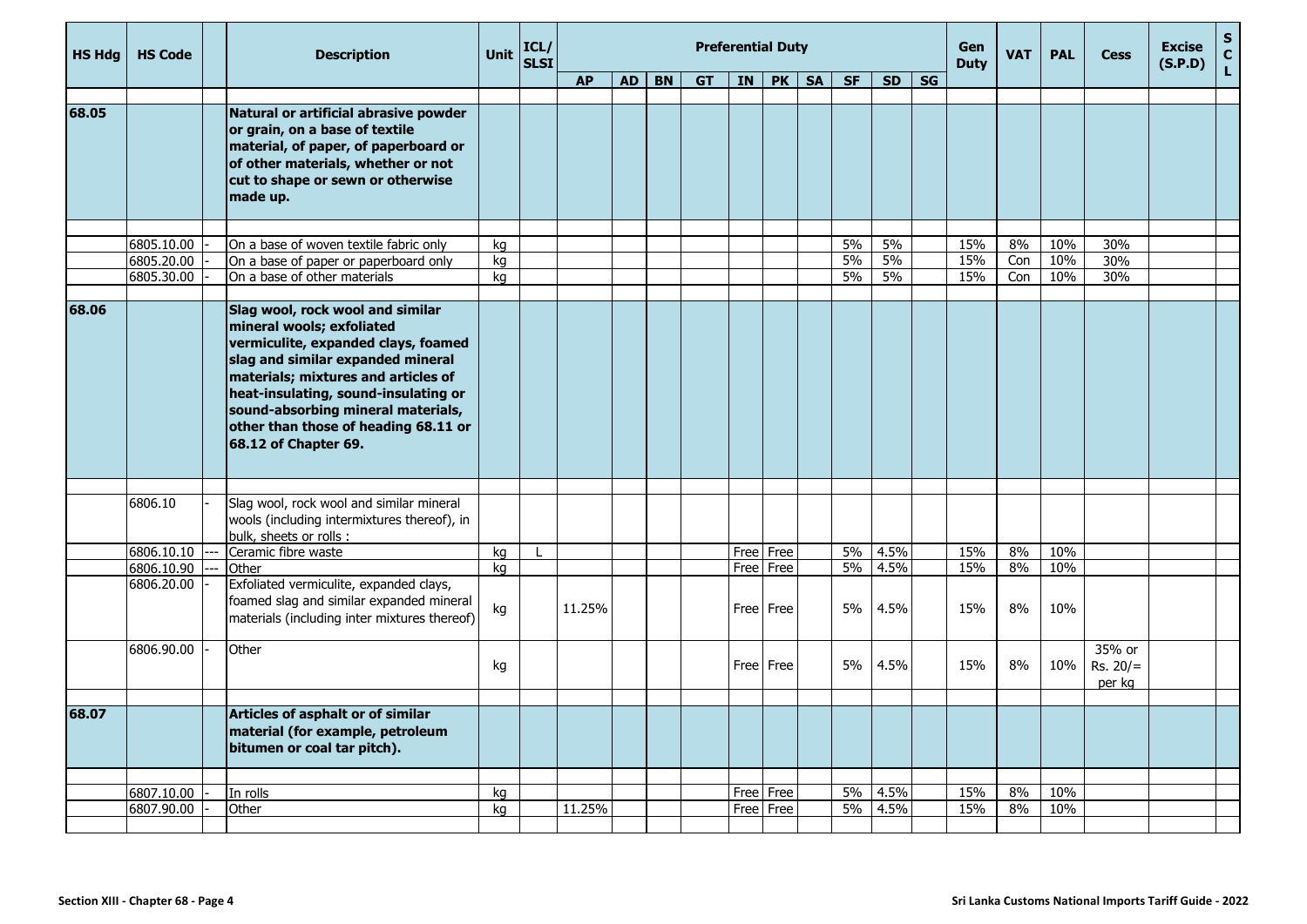| <b>HS Hdg</b> | <b>HS Code</b>   |    | <b>Description</b>                                                                                                                                                                                                            | Unit | ICL/<br><b>SLSI</b> |           |           |                |           |                 | <b>Preferential Duty</b> |           |       |           |                          | <b>Gen</b><br><b>Duty</b> | <b>VAT</b> | <b>PAL</b> | <b>Cess</b>                    | <b>Excise</b><br>(S.P.D) | $\mathsf{s}$<br>$\mathbf{C}$ |
|---------------|------------------|----|-------------------------------------------------------------------------------------------------------------------------------------------------------------------------------------------------------------------------------|------|---------------------|-----------|-----------|----------------|-----------|-----------------|--------------------------|-----------|-------|-----------|--------------------------|---------------------------|------------|------------|--------------------------------|--------------------------|------------------------------|
|               |                  |    |                                                                                                                                                                                                                               |      |                     | <b>AP</b> | <b>AD</b> | B <sub>N</sub> | <b>GT</b> | $\overline{IN}$ | PK                       | <b>SA</b> | $S$ F | <b>SD</b> | $\overline{\mathsf{SG}}$ |                           |            |            |                                |                          | $\mathsf{L}$                 |
| 68.08         | 6808.00.00       |    | Panels, boards, tiles, blocks and<br>similar articles of vegetable fibre, of<br>straw or of shavings, chips, particles,<br>sawdust or other waste, of wood,<br>agglomerated with cement, plaster<br>or other mineral binders. | kg   |                     |           |           |                |           |                 | Free Free                |           | 5%    | 4.5%      |                          | 15%                       | 8%         | 10%        | 25% or<br>$Rs. 50/=$<br>per kg |                          |                              |
| 68.09         |                  |    | Articles of plaster or of compositions<br>based on plaster.                                                                                                                                                                   |      |                     |           |           |                |           |                 |                          |           |       |           |                          |                           |            |            |                                |                          |                              |
|               |                  |    |                                                                                                                                                                                                                               |      |                     |           |           |                |           |                 |                          |           |       |           |                          |                           |            |            |                                |                          |                              |
|               |                  |    | Boards, sheets, panels, tiles and similar<br>articles, not ornamented :                                                                                                                                                       |      |                     |           |           |                |           |                 |                          |           |       |           |                          |                           |            |            |                                |                          |                              |
|               | 6809.11          |    | Faced or reinforced with paper or<br>paperboard only:                                                                                                                                                                         |      |                     |           |           |                |           |                 |                          |           |       |           |                          |                           |            |            |                                |                          |                              |
|               | $6809.11.10$ --- |    | Waste gypsum wallboard or plaster<br>boading arising from the demolishing of<br>building                                                                                                                                      | kg   | L                   |           |           |                |           |                 | Free Free                |           | 5%    | 5%        |                          | 15%                       | 8%         | 10%        | 50% or<br>$Rs. 29/=$<br>per kg |                          |                              |
|               | 6809.11.20       |    | Gypsum plaster board, both sides with un<br>worked paper or paper board                                                                                                                                                       | kg   |                     |           |           |                |           |                 | Free   Free              |           | 5%    | 5%        |                          | 15%                       | 8%         | 10%        | 50% or<br>$Rs. 14/=$<br>per kg |                          |                              |
|               | 6809.11.90       |    | Other                                                                                                                                                                                                                         | kg   |                     |           |           |                |           |                 | Free   Free              |           | 5%    | 5%        |                          | 15%                       | 8%         | 10%        | 50% or<br>$Rs. 29/=$<br>per kg |                          |                              |
|               | 6809.19          |    | Other:                                                                                                                                                                                                                        |      |                     |           |           |                |           |                 |                          |           |       |           |                          |                           |            |            |                                |                          |                              |
|               | 6809.19.10       |    | Waste gypsum wallboard or laster board<br>arising from the demolishing of building                                                                                                                                            | kg   | L                   |           |           |                |           |                 | Free Free                |           | 5%    | 5%        |                          | 15%                       | 8%         | 10%        | 50% or<br>$Rs. 29/=$<br>per kg |                          |                              |
|               | 6809.19.90       | -- | Other                                                                                                                                                                                                                         | kg   |                     |           |           |                |           |                 | Free Free                |           | 5%    | 5%        |                          | 15%                       | 8%         | 10%        | 50% or<br>$Rs. 29/=$<br>per kg |                          |                              |
|               | 6809.90.00       |    | Other articles                                                                                                                                                                                                                | kg   |                     |           |           |                |           |                 | Free Free                |           | 5%    | 5%        |                          | 15%                       | 8%         | 10%        | 50% or<br>$Rs. 29/=$<br>per kg |                          |                              |
|               |                  |    |                                                                                                                                                                                                                               |      |                     |           |           |                |           |                 |                          |           |       |           |                          |                           |            |            |                                |                          |                              |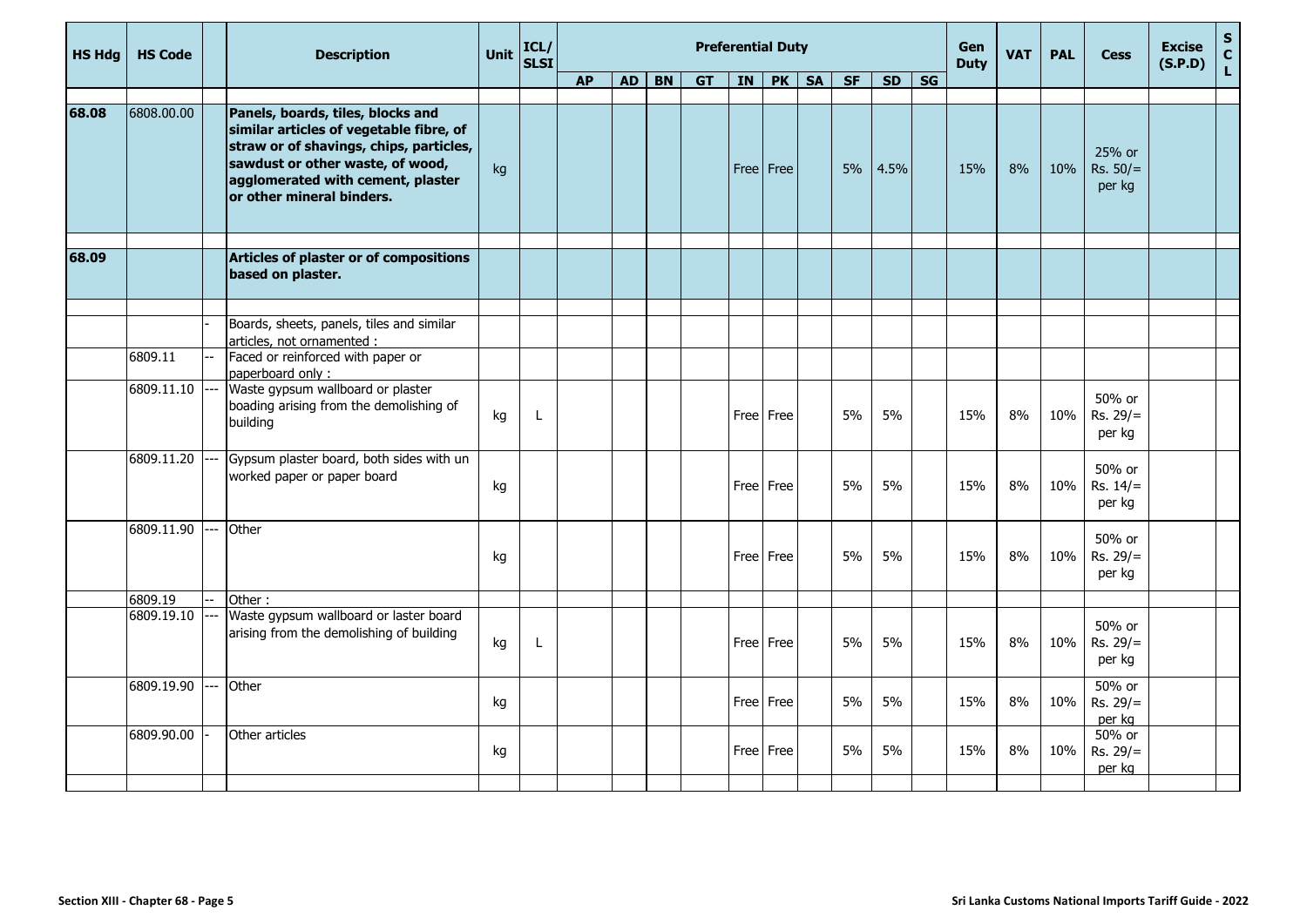| <b>HS Hdg</b> | <b>HS Code</b> | <b>Description</b>                                                                              | <b>Unit</b> | ICL/<br><b>SLSI</b>      |           |    |           |           |      | <b>Preferential Duty</b> |           |           |           |           | Gen<br><b>Duty</b> | <b>VAT</b> | <b>PAL</b> | <b>Cess</b> | <b>Excise</b><br>(S.P.D) | $\mathsf{s}$<br>$\mathbf c$ |
|---------------|----------------|-------------------------------------------------------------------------------------------------|-------------|--------------------------|-----------|----|-----------|-----------|------|--------------------------|-----------|-----------|-----------|-----------|--------------------|------------|------------|-------------|--------------------------|-----------------------------|
|               |                |                                                                                                 |             |                          | <b>AP</b> | AD | <b>BN</b> | <b>GT</b> | IN   | PK                       | <b>SA</b> | <b>SF</b> | <b>SD</b> | <b>SG</b> |                    |            |            |             |                          | L.                          |
|               |                |                                                                                                 |             |                          |           |    |           |           |      |                          |           |           |           |           |                    |            |            |             |                          |                             |
| 68.10         |                | Articles of cement, of concrete or of<br>artificial stone, whether or not<br>reinforced $(+)$ . |             |                          |           |    |           |           |      |                          |           |           |           |           |                    |            |            |             |                          |                             |
|               |                |                                                                                                 |             |                          |           |    |           |           |      |                          |           |           |           |           |                    |            |            |             |                          |                             |
|               |                | Tiles, flagstones, bricks and similar articles                                                  |             |                          |           |    |           |           |      |                          |           |           |           |           |                    |            |            |             |                          |                             |
|               | 6810.11        | Building blocks and bricks:                                                                     |             |                          |           |    |           |           |      |                          |           |           |           |           |                    |            |            |             |                          |                             |
|               | 6810.11.10     | Concrete cement blocks encasing industrial<br>waste sludge                                      | kg          | TB                       |           |    |           |           |      | Free Free                |           | 5%        | 5%        |           | 15%                | 8%         | 10%        | 50%         |                          |                             |
|               | 6810.11.90     | Other                                                                                           | kg          | <b>TS</b>                |           |    |           |           |      | Free Free                |           | 5%        | 5%        |           | 15%                | 8%         | 10%        | 15%         |                          |                             |
|               |                | Cement ConcreteTiles                                                                            | ka          | TS/S                     |           |    |           |           |      |                          |           |           |           |           |                    |            |            |             |                          |                             |
|               | 6810.19.00     | Other                                                                                           | kg          | <b>TS</b>                |           |    |           |           |      | Free Free                |           | 5%        | 5%        |           | 15%                | 8%         | 10%        | 50%         |                          |                             |
|               |                | Cement ConcreteTiles<br>Other articles :                                                        |             | TS/S                     |           |    |           |           |      |                          |           |           |           |           |                    |            |            |             |                          |                             |
|               | 6810.91.00     | Prefabricated structural components for                                                         |             |                          |           |    |           |           |      |                          |           |           |           |           |                    |            |            |             |                          |                             |
|               |                | building or civil engineering                                                                   | kg          | <b>TS</b>                | 11.25%    |    |           |           |      | Free Free                |           | 5%        | 5%        |           | 15%                | 8%         | 10%        | 50%         |                          |                             |
|               | 6810.99        | Other:                                                                                          |             |                          |           |    |           |           |      |                          |           |           |           |           |                    |            |            |             |                          |                             |
|               | 6810.99.10     | Concrete cement blocks encasing industrial<br>waste sludge                                      | kg          | TB                       |           |    |           |           |      | Free Free                |           | 5%        | 5%        |           | 15%                | 8%         | 10%        | 15%         |                          |                             |
|               | 6810.99.90     | Other                                                                                           | ka          | <b>TS</b>                |           |    |           |           |      | Free Free                |           | 5%        | 5%        |           | 15%                | 8%         | 10%        | 50%         |                          |                             |
| 68.11         |                | Articles of asbestos-cement, of<br>cellulose fibre-cement or the like.                          |             |                          |           |    |           |           |      |                          |           |           |           |           |                    |            |            |             |                          |                             |
|               | 6811.40        | Containing asbestos:                                                                            |             |                          |           |    |           |           |      |                          |           |           |           |           |                    |            |            |             |                          |                             |
|               | 6811.40.10     | Corrugated sheets                                                                               | kg          | TS/S                     |           |    |           |           |      |                          |           |           |           |           | 15%                | 8%         | 10%        | 15%         |                          |                             |
|               | 6811.40.20     | Other sheets, panels, tiles and similar<br>articles                                             | kg          | <b>TS</b>                |           |    |           |           |      |                          |           |           |           |           | 15%                | 8%         | 10%        | 50%         |                          |                             |
|               |                | Asbestos Cement Flat Sheets                                                                     | kg          | TS/S                     |           |    |           |           |      |                          |           |           |           |           |                    |            |            |             |                          |                             |
|               | 6811.40.30     | Tubes, pipes and tube or pipe fittings                                                          | kg          | <b>TS</b>                |           |    |           |           |      | Free   Free              |           | 5%        | 5%        |           | 15%                | 8%         | 10%        | 15%         |                          |                             |
|               | 6811.40.40     | Packing washers and joints                                                                      | ka          | $\overline{\mathsf{TS}}$ |           |    |           |           |      | Free Free                |           | 5%        | 4.5%      |           | 15%                | 8%         | 10%        |             |                          |                             |
|               | 6811.40.90     | Other                                                                                           | kg          | $\overline{\text{TS}}$   |           |    |           |           |      | Free Free                |           | 5%        | 5%        |           | 15%                | 8%         | 10%        | 50%         |                          |                             |
|               | 6811.81.00     | Not containing asbestos:<br>Corrugated sheets                                                   | ka          | $\overline{\text{TS}}$   |           |    |           |           | Free |                          |           |           | 5%        |           | 15%                | 8%         | 10%        | 15%         |                          |                             |
|               | 6811.82.00     | Other sheets, panels, tiles and similar<br>articles                                             | kg          |                          |           |    |           |           | Free |                          |           | 7.5%      | 5%        |           | 15%                | 8%         | 10%        | 50%         |                          |                             |
|               | 6811.89        | Other articles :                                                                                |             |                          |           |    |           |           |      |                          |           |           |           |           |                    |            |            |             |                          |                             |
|               | 6811.89.10     | Packing washers and joints                                                                      | kg          |                          |           |    |           |           | Free | Free                     |           | 5%        | 4.5%      |           | 15%                | 8%         | 10%        |             |                          |                             |
|               | 6811.89.90     | Other                                                                                           | kg          |                          |           |    |           |           |      | Free Free                |           | 5%        | 5%        |           | 15%                | 8%         | 10%        | 50%         |                          |                             |
|               |                |                                                                                                 |             |                          |           |    |           |           |      |                          |           |           |           |           |                    |            |            |             |                          |                             |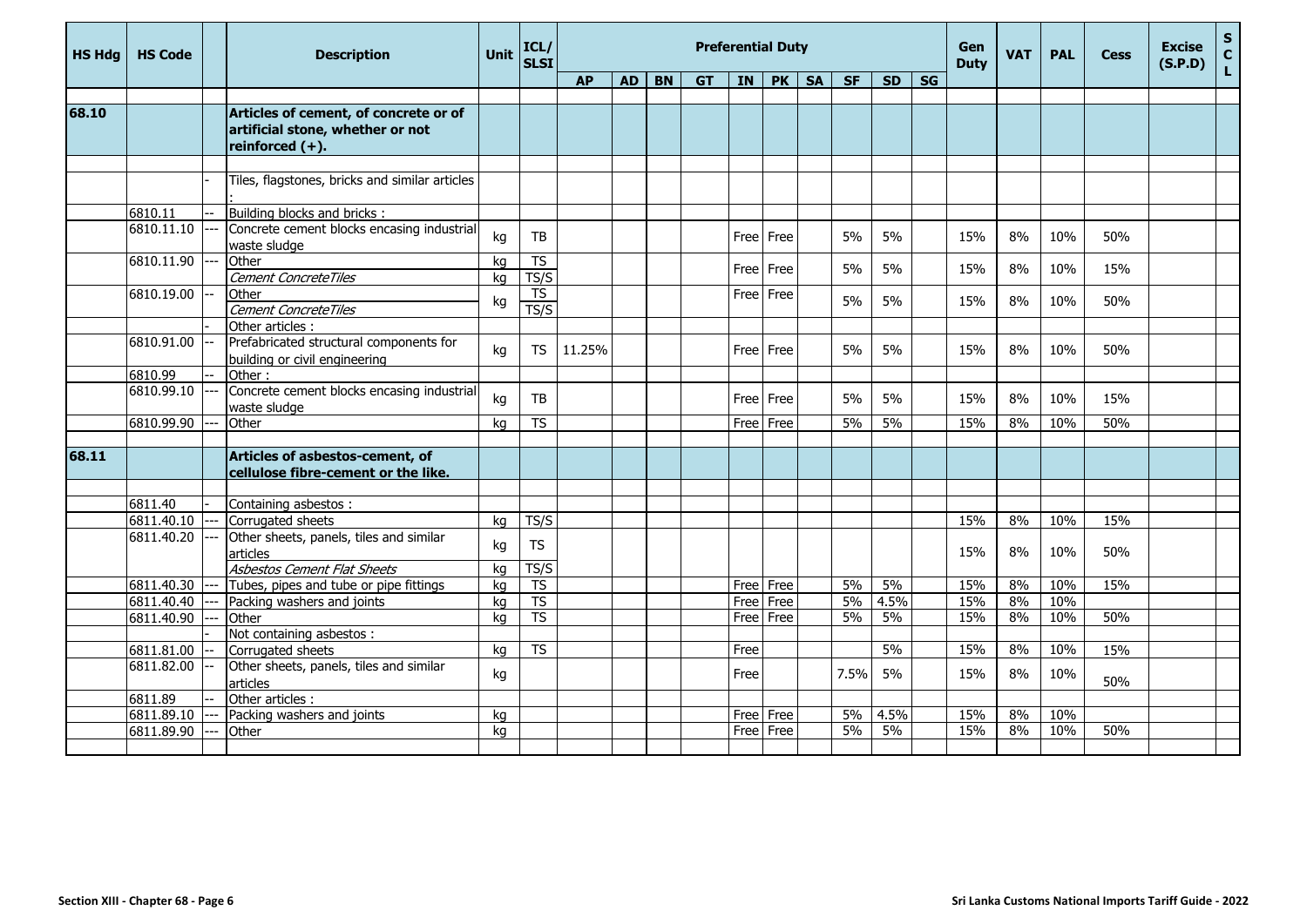| <b>HS Hdg</b> | <b>HS Code</b>           | <b>Description</b>                                                                                                                                                                                                                                                                                                                            | Unit     | ICL/<br>SLSI |                  |           |           |           |             | <b>Preferential Duty</b> |           |           |             |           | Gen<br><b>Duty</b> | <b>VAT</b> | <b>PAL</b> | <b>Cess</b> | <b>Excise</b><br>(S.P.D) | S<br>$\mathbf C$ |
|---------------|--------------------------|-----------------------------------------------------------------------------------------------------------------------------------------------------------------------------------------------------------------------------------------------------------------------------------------------------------------------------------------------|----------|--------------|------------------|-----------|-----------|-----------|-------------|--------------------------|-----------|-----------|-------------|-----------|--------------------|------------|------------|-------------|--------------------------|------------------|
|               |                          |                                                                                                                                                                                                                                                                                                                                               |          |              | <b>AP</b>        | <b>AD</b> | <b>BN</b> | <b>GT</b> | IN <b>I</b> | <b>PK</b>                | <b>SA</b> | <b>SF</b> | <b>SD</b>   | <b>SG</b> |                    |            |            |             |                          |                  |
|               |                          |                                                                                                                                                                                                                                                                                                                                               |          |              |                  |           |           |           |             |                          |           |           |             |           |                    |            |            |             |                          |                  |
| 68.12         |                          | <b>Fabricated asbestos fibres; mixtures</b><br>with a basis of asbestos or with a<br>basis of asbestos and magnesium<br>carbonate; articles of such mixtures<br>or of asbestos (for example, thread,<br>woven fabric, clothing, headgear,<br>footwear, gaskets), whether or not<br>reinforced, other than goods of<br>heading 68.11 or 68.13. |          |              |                  |           |           |           |             |                          |           |           |             |           |                    |            |            |             |                          |                  |
|               | 6812.80.00               | Of crocidolite                                                                                                                                                                                                                                                                                                                                | kg       |              | 11.25%           |           |           |           |             | Free Free                |           | 5%        | 4.5%        |           | 15%                | 8%         | 10%        |             |                          |                  |
|               |                          | Other:                                                                                                                                                                                                                                                                                                                                        |          |              |                  |           |           |           |             |                          |           |           |             |           |                    |            |            |             |                          |                  |
|               | 6812.91.00               | Clothing, clothing accessories, footwear<br>and headgear                                                                                                                                                                                                                                                                                      | kg       |              | 11.25%           |           |           |           | Free        | Free                     |           | 5%        | 4.5%        |           | 15%                | 8%         | 10%        |             |                          |                  |
|               | 6812.92.00               | Paper, millboard and felt                                                                                                                                                                                                                                                                                                                     | kg       |              | 11.25%           |           |           |           | Free        | Free                     |           | 5%        | 4.5%        |           | 15%                | 8%         | 10%        |             |                          |                  |
|               | 6812.93.00               | Compressed asbestos fibre jointing, in<br>sheets or rolls                                                                                                                                                                                                                                                                                     | kg       |              |                  |           |           |           | Free        | Free                     |           | 5%        | 4.5%        |           | 15%                | 8%         | 10%        |             |                          |                  |
|               | 6812.99.00               | Other                                                                                                                                                                                                                                                                                                                                         | kg       |              |                  |           |           |           |             | Free Free                |           | 5%        | 4.5%        |           | 15%                | 8%         | 10%        |             |                          |                  |
| 68.13         |                          | <b>Friction material and articles thereof</b><br>(for example, sheets, rolls, strips,<br>segments, discs, washers, pads), not<br>mounted, for brakes, for clutches or<br>the like, with a basis of asbestos, of<br>other mineral substances or of<br>cellulose, whether or not combined<br>with textile or other materials.                   |          |              |                  |           |           |           |             |                          |           |           |             |           |                    |            |            |             |                          |                  |
|               |                          |                                                                                                                                                                                                                                                                                                                                               |          |              |                  |           |           |           |             |                          |           |           |             |           |                    |            |            |             |                          |                  |
|               | 6813.20.00               | Containing asbestos                                                                                                                                                                                                                                                                                                                           | kg       |              |                  |           |           |           | Free        | Free                     |           | 5%        | 4.5%        |           | 15%                | 8%         | 10%        |             |                          |                  |
|               | 6813.81.00               | Not containing asbestos :<br>Brake linings and pads                                                                                                                                                                                                                                                                                           | kg       |              |                  |           |           |           |             | Free Free                |           | $5\%$     | 4.5%        |           | 15%                | 8%         | 10%        |             |                          |                  |
|               | 6813.89.00               | Other                                                                                                                                                                                                                                                                                                                                         | kg       |              |                  |           |           |           |             | Free Free                |           | 5%        | 4.5%        |           | 15%                | 8%         | 10%        |             |                          |                  |
| 68.14         |                          | Worked mica and articles of mica,<br>including agglomerated or<br>reconstituted mica, whether or not<br>on a support of paper, paperboard or<br>other materials.                                                                                                                                                                              |          |              |                  |           |           |           |             |                          |           |           |             |           |                    |            |            |             |                          |                  |
|               | 6814.10.00<br>6814.90.00 | Plates, sheets and strips of agglomerated<br>or reconstituted mica, whether or not on a<br>support<br>Other                                                                                                                                                                                                                                   | kg<br>kg |              | 11.25%<br>11.25% |           |           |           |             | Free Free<br>Free Free   |           | 5%<br>5%  | 5%<br>$5\%$ |           | 15%<br>15%         | 8%<br>8%   | 10%<br>10% | 15%<br>15%  |                          |                  |